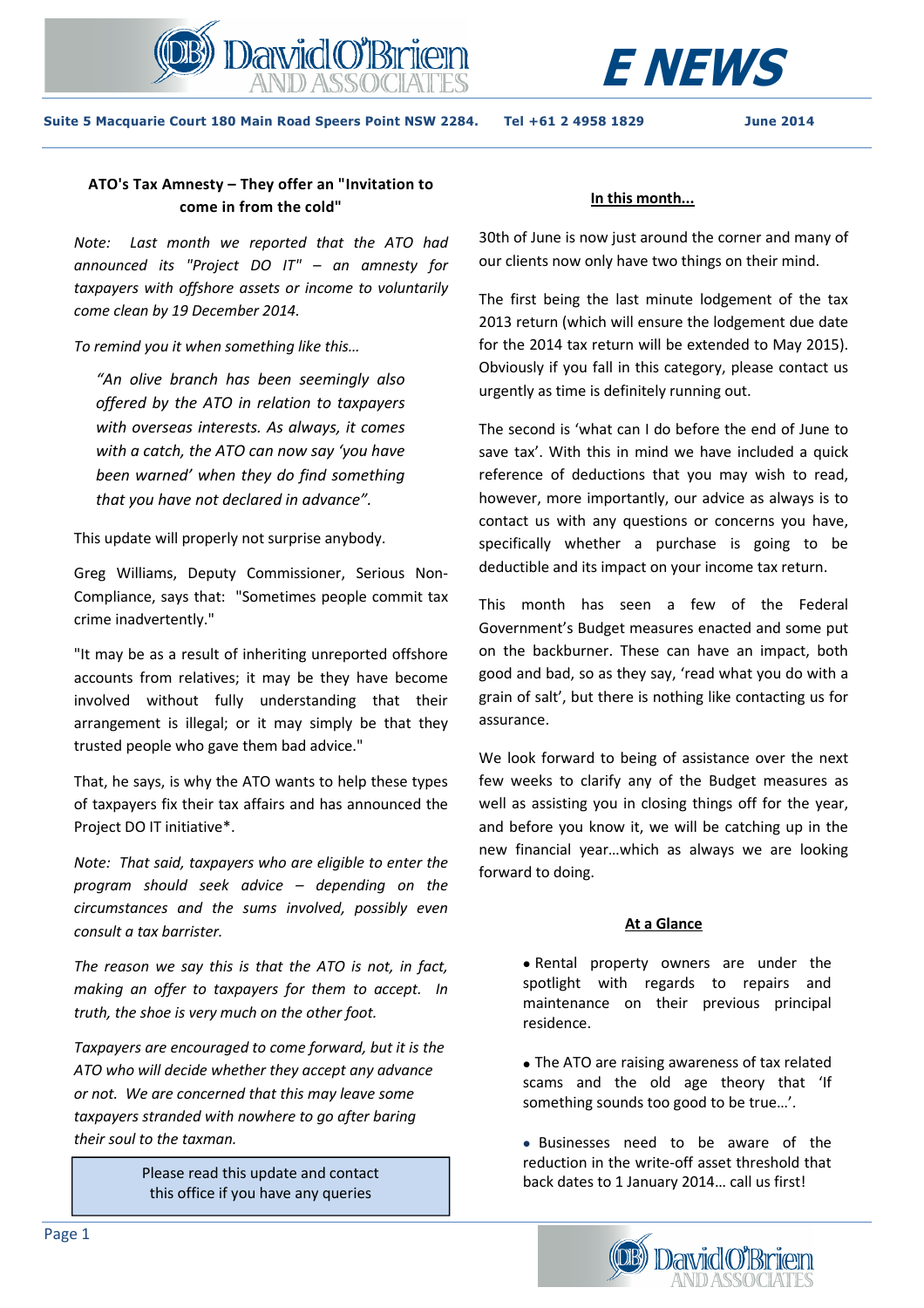# **E NEWS**

#### **Family Court documents opened up to Tax Office**

In a recent and possibly disturbing case for many taxpayers, the ATO has been able to gain access to family court documents in relation to a taxpayer who was already under investigation.

#### **Facts**

A husband and wife were parties to proceedings in the Family Court of Australia which were dismissed by consent in December 2010.

The dismissal occurred after the ATO had started an audit of the husband and his related entities in June 2009 in relation to the 1991 to 2010 income years.

In November 2009, the ATO wrote to the Court seeking access to documents in "a current proceeding" and subsequently requested access to certain affidavits, financial statements, subpoenas and other documents.

After much to-ing and fro-ing, the matter came before the Full Court of the Family Court which decided in the ATO's favour.

#### **Decision**

Basically, the Court decided in favour of the ATO because:

- It was engaged in a substantial, targeted audit not a "random audit"; and
- Without the documents, the history and details of assets that had been acquired, many outside Australia, would only be available in the unlikely event that the taxpayers co-operated with the audit.

## **Gov't to effectively get rid of super excess contributions tax**

In the May Budget, the government stated it will introduce legislation to ensure that inadvertent breaches of the non-concessional contributions cap, *that are reversed,* will not incur a penalty.

For any excess contributions made after 1 July 2013 that breach the non-concessional cap (currently \$150,000), individuals will be allowed to withdraw those excess contributions and associated earnings.

If a taxpayer chooses this option, no excess contributions tax will be payable and any related earnings will be taxed at the individual's marginal tax rate.

## **ATO keen for taxpayers to avoid tax-related scams**

The ATO is concerned about the number and frequency of email and mobile phone scams that are occurring.

These scams claim to come from the ATO and usually offer a tax refund. Generally, they link to a bogus ATO website asking for personal information and credit card details.

The ATO advises that while it may email, SMS message or phone taxpayers, it will never ask for:

- Personal details, such as driver's licence, mother's maiden name; or
- Credit card, including CVN, or bank details.

Where this happens, they advise that taxpayers should not progress with the email, SMS or phone call. If a taxpayer is in doubt about the authenticity of a call that they receive from the ATO, they should contact the ATO on one of its publicly listed numbers to verify the legitimacy of the call.

#### **Deduction Checklist**

Deductions that clients should be aware of include:

- books and journals
- briefcases luggage
- software
- stationary
- motor vehicle expenses related to work
- home Office running expenses
- rental property expenses
- sun protection items
- telephone expenses
- Internet expenses
- tools of trade
- repairs
- donations
- depreciating assets costing less than \$300
- bridge and road tolls
- award transport allowance claims
- union fees
- seminar costs

This list is by no means exhaustive, so we please ask all our clients to contact us with any costs they have either incurred or intend to spend before year end to clarify their deductibility.